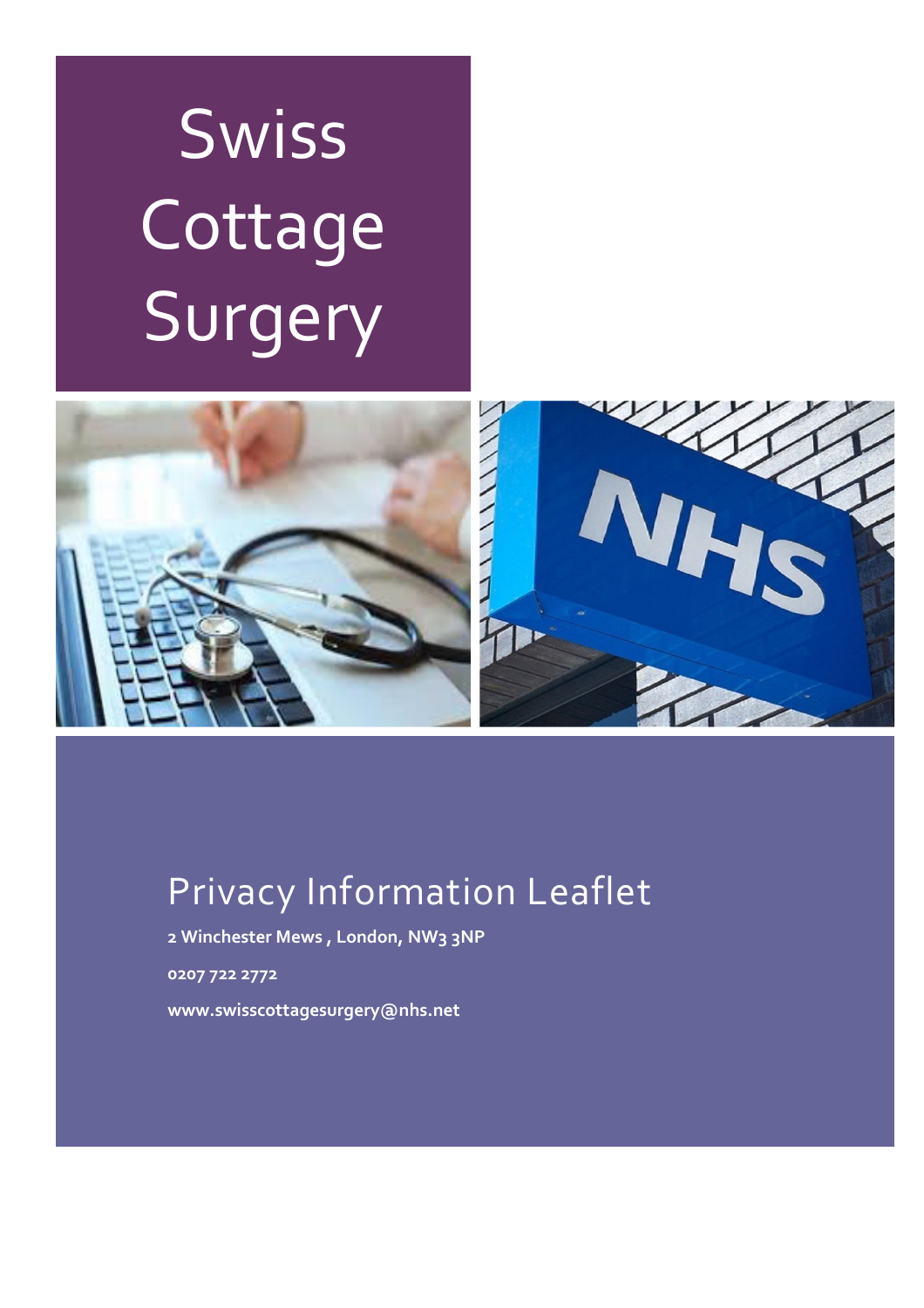### What is a privacy notice?

A privacy notice is a statement that discloses some or all of the ways in which the practice gathers, uses, discloses and manages a patient's data. It fulfils a legal requirement to protect a patient's privacy.

#### Why do we need one?

To ensure compliance with the General Data Protection Regulation (GDPR), Swiss Cottage Surgery must ensure that information is provided to patients about how their personal data is processed in a manner which is:

- Concise, transparent, intelligible and easily accessible;
- Written in clear and plain language, particularly if addressed to a child; and
- Free of charge

#### What is the GDPR?

The GDPR replaces the Data Protection Directive 95/46/EC and is designed to harmonise data privacy laws across Europe, to protect and empower all EU citizens' data privacy and to reshape the way in which organisations across the region approach data privacy. The GPDR comes into effect on **25 May 2018**.

#### How do we communicate our privacy notice?

At Swiss Cottage Surgery, the practice privacy notice is displayed on our website, through signage in the waiting room, and in writing during patient registration (by means of this leaflet). We will:

- Inform patients how their data will be used and for what purpose
- Allow patients to opt out of sharing their data, should they so wish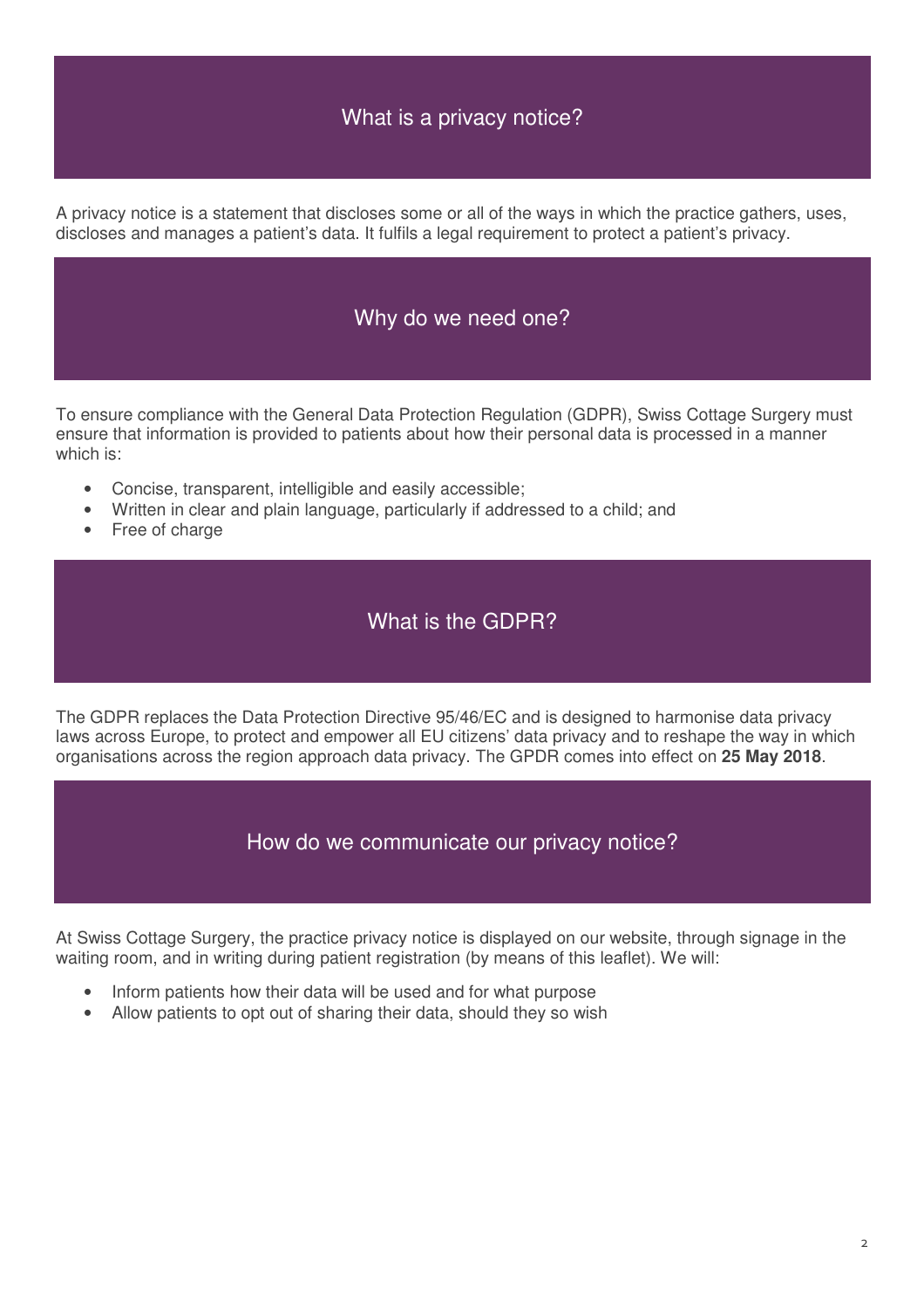#### What information do we collect about you?

We will collect information such as personal details, including name, address, next of kin, records of appointments, visits, telephone calls, your health records, treatment and medications, test results, X-rays, etc. and any other relevant information to enable us to deliver effective medical care.

#### How do we use your information?

Your data is collected for the purpose of providing direct patient care; however, we can disclose this information if it is required by law, if you give consent or if it is justified in the public interest. The practice may be requested to support research; however, we will always gain your consent before sharing your information with medical research databases such as the Clinical Practice Research Datalink and QResearch or others when the law allows.

#### Maintaining confidentiality

We are committed to maintaining confidentiality and protecting the information we hold about you. We adhere to the General Data Protection Regulation (GDPR), the NHS Codes of Confidentiality and Security, as well as guidance issued by the Information Commissioner's Office (ICO).

#### Risk stratification

Risk stratification is a mechanism used to identify and subsequently manage those patients deemed as being at high risk of requiring urgent or emergency care. Usually this includes patients with long-term conditions, e.g. cancer. Your information is collected by a number of sources, including Swiss Cottage Surgery; this information is processed electronically and given a risk score which is relayed to your GP who can then decide on any necessary actions to ensure that you receive the most appropriate care.

#### Invoice validation

Your information may be shared if you have received treatment, to determine which Clinical Commissioning Group (CCG) is responsible for paying for your treatment. This information may include your name, address